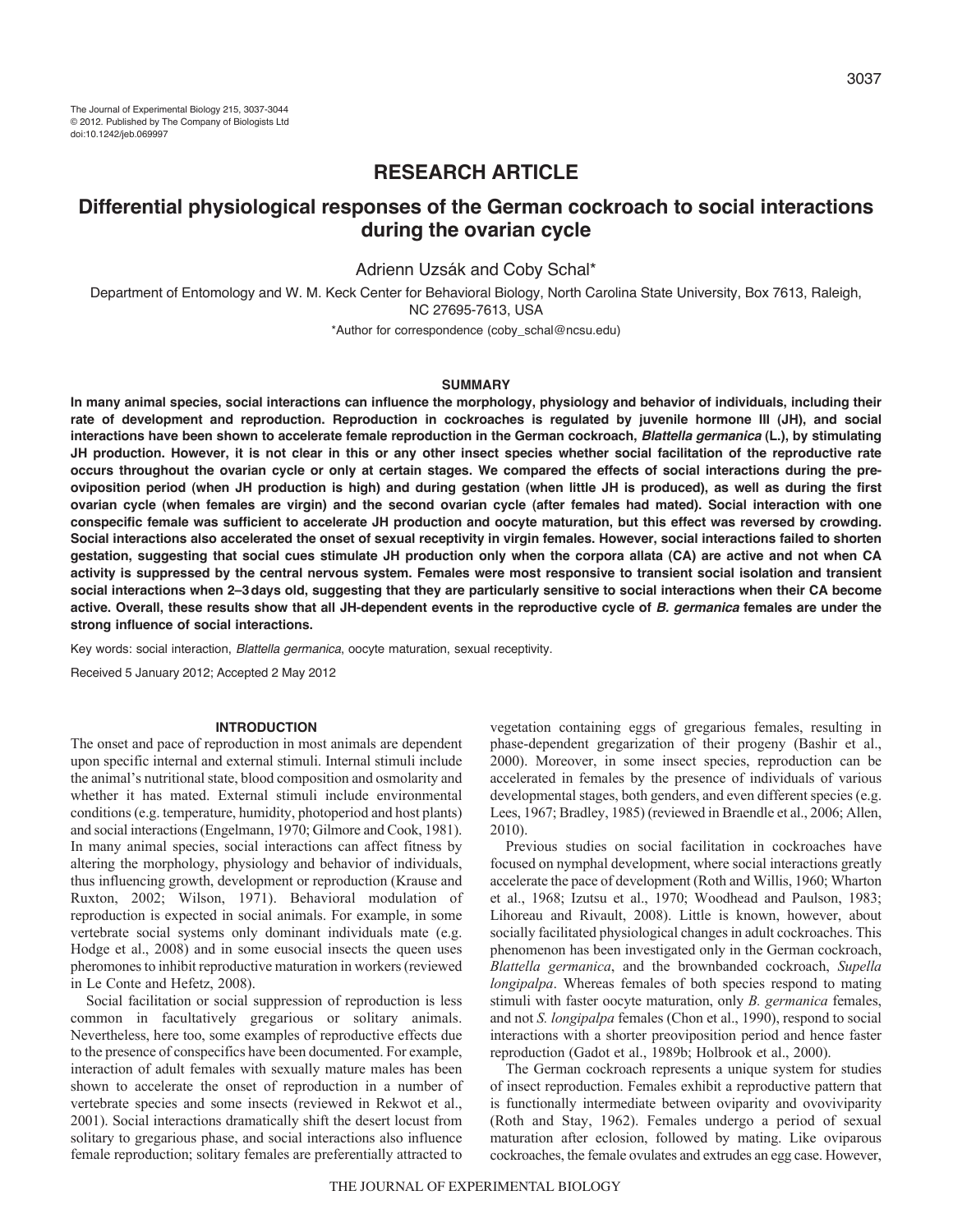## 3038 The Journal of Experimental Biology 215 (17)

unlike oviparous species, the egg case is then rotated 90° and retained externally by the female, attached at the vestibulum (an outer chamber that lies above the enlarged seventh abdominal sternite), until the nymphs hatch approximately 21–22days later at 27°C (Roth and Stay, 1962). This incubation period is functionally similar to gestation in ovoviviparous cockroaches, as the corpora allata (CA) are inhibited in both groups, suppressing juvenile hormone III (JH) production (Tobe and Stay, 1985; Gadot et al., 1989a; Gadot et al., 1989b; Gadot et al., 1991) (for reviews, see Schal et al., 1997; Treiblmayr et al., 2006). As the major gonadotropic hormone, JH is produced and released by the CA in a stage-specific manner and it paces the female's reproductive rate. The JH biosynthetic rate increases after eclosion, stimulating vitellogenesis and its uptake by the oocytes, declines through ovulation and remains low during gestation (Belles et al., 1987; Gadot et al., 1989a). Juvenile hormone also (1) stimulates the production and release of the attractant sex pheromone blattellaquinone (Liang and Schal, 1994; Nojima et al., 2005) and a courtship-inducing contact sex pheromone blend (Eliyahu et al., 2008), (2) stimulates the production of accessory gland proteins that form the egg case (Burns et al., 1991) and (3) controls the expression of sexual receptivity in the female (Schal and Chiang, 1995).

In *B. germanica*, oocyte development is cyclic and interrupted by a protracted gestation. Its panoistic paired ovaries each comprise approximately 20 ovarioles, and only a single basal oocyte in each ovariole (i.e. the next to be oviposited) matures during the preoviposition period (Roth and Stay, 1962). At oviposition, the penultimate oocyte becomes the new basal oocyte, but its growth is suppressed during most of the 21-day gestation period. This suppression is due to central nervous system (CNS) inhibition of CA activity, originating from mechanosensory signals associated with the presence of the externally incubated egg case in the genital vestibulum (Roth and Stay, 1962; Liang and Schal, 1994; Schal and Chiang, 1995). Thus, during gestation, JH production remains low, but at the end of gestation, before egg hatch, JH titers slightly increase and the basal oocytes grow slightly as well (Gadot et al., 1989a; Gadot et al., 1989b). The average length of the basal oocytes is a reliable measure of the reproductive stage because all basal oocytes mature synchronously and their length correlates well with both the activity of the CA (as measured by their JH biosynthesis *in vitro*) and with JH titer in the hemolymph (as measured by GC-MS) (Sevala et al., 1999; Treiblmayr et al., 2006).

In the present study, we sought to determine whether social interactions could hasten the reproductive rate throughout the ovarian cycle or only during certain limited stages of the cycle. We hypothesized that the ovarian cycle of *B. germanica* would be affected most by social interactions when the CA are active and produce JH and not when the CA are practically inactive during gestation. First, we showed that both JH production and basal oocyte growth were density-dependent; social interactions increased both, but crowding at high female density reversed these effects. We also found that social interactions stimulated oocyte maturation in both virgin and mated females. In order to determine if only JHdependent events are influenced by social interactions we investigated the effects of social interactions at different periods of the ovarian cycle.

## **MATERIALS AND METHODS Insects**

A laboratory colony of insecticide-susceptible German cockroaches (American Cyanamid strain) was maintained at 27±1°C, ambient relative humidity (40–70%), a photoperiod of 12h:12h L:D, and provided with shelter, water and food pellets (LabDiet 5001 Rodent Diet, PMI Nutrition International, Brentwood, MO, USA). This large, developmentally synchronous colony permitted the use of many newly eclosed females from a single cohort in most experiments. Newly eclosed (day 0) adult females of similar size and degree of sclerotization with intact wings were selected for each experiment. Experiments were conducted under the same conditions as described above: controlled temperature and photoperiod, with water and food available *ad libitum*.

#### **Oocyte dissection and measurements**

Females were ice-anesthetized and dissected under cockroach saline (Kurtti and Brooks, 1976), and the ovaries were removed. Each ovary contains approximately 20 ovarioles, and only a single basal oocyte in each ovariole takes up yolk proteins. Because all 40 basal oocytes in the two ovaries grow synchronously, 10 randomly selected basal (vitellogenic) oocytes were measured with an ocular micrometer in the eyepiece of a dissecting microscope. Measured oocyte lengths were averaged for each female but, because all basal oocytes of *B. germanica* mature synchronously, there was little variation in oocyte length within each female.

### **Effects of female density on oocyte maturation and JH biosynthesis**

The effect of female density on oocyte development was investigated by placing 1, 2, 8 or 20 newly eclosed females in a plastic Petri dish (90mm diameter, 15mm high; Fisher Scientific, Pittsburgh, PA, USA) with food and water for 6days. Females were carbon dioxide-anesthetized on day 6, their CA were incubated *in vitro* to measure JH biosynthetic rates, and their basal oocytes were measured. We set up 40 females per treatment (40 dishes of one female each, 20 dishes of two females, five dishes of eight females and two dishes of 20 females), but some replicates were lost because of the difficulty of dissecting and incubating the CA. Only females from which we could measure both parameters were used, resulting in 26–33 females per treatment.

JH biosynthesis was measured *in vitro* using a radiochemical assay (Pratt and Tobe, 1974; Gadot et al., 1989b; Holbrook et al., 2000). Briefly, the CA–corpora cardiaca complexes were dissected and incubated in modified methionine-free TC-199 medium (Specialty Media, Lavalette, NJ, USA), supplemented with 100 μmol<sup>1-1</sup> L-<sup>[3</sup>H-methyl]-methionine (NEN, Wilmington, DE, USA), 5 mmol  $l^{-1}$  CaCl<sub>2</sub> and 20 mg ml<sup>-1</sup> Ficoll type 400. Incubation and extraction conditions followed previous methods (Holbrook et al., 2000).

#### **Time course of oocyte maturation in isolated and paired females in the first and second ovarian cycles**

Newly eclosed (day 0) females were either socially isolated or paired in plastic Petri dishes and provisioned with food and water. Cohorts of virgin isolated and paired females were dissected daily for 6days and their oocytes were measured. Sample size was 10 females per treatment on each day.

*B. germanica* females may obtain and store enough sperm when first mated to last their entire reproductive life of several months (Cochran, 1979). Thus, the first ovarian cycle is unlike subsequent ovarian cycles as females mature sexually, become sexually receptive, and mate during the first preoviposition period (Schal et al., 1997). Because the first ovarian cycle requires social interaction with males, we hypothesized that the female's endocrine system would be affected by social interactions during the first, but not subsequent, ovarian cycle. For the second ovarian cycle, we reared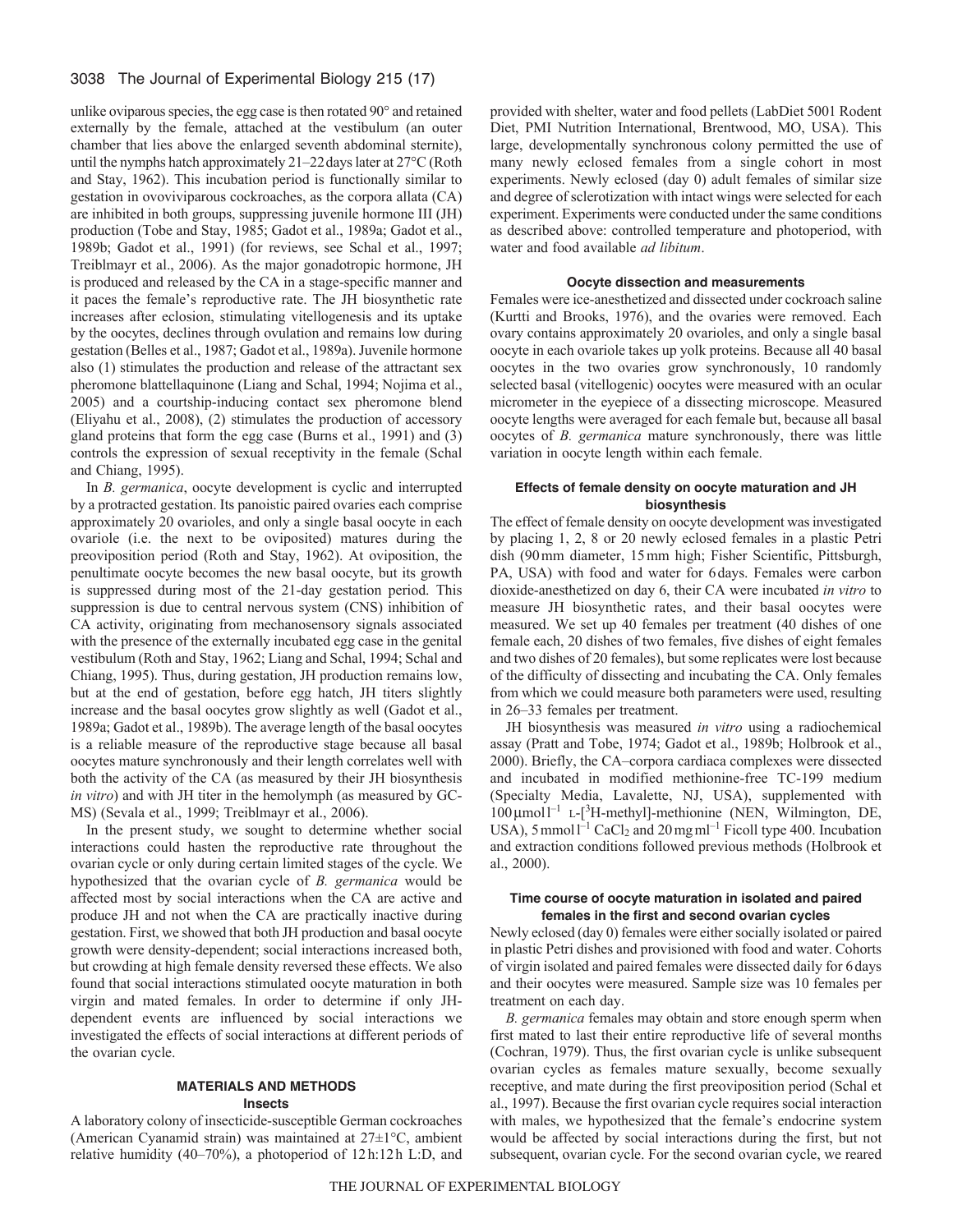newly eclosed females in large groups in plastic cages (185-130mm, 105mm high; Althor Products, Windsor Locks, CT, USA) with egg carton shelters and allowed them to mate on day 6. Only mated females with a fully rotated egg case were selected on day 9 and monitored in a separate plastic cage during gestation. Just before the end of the gestation period (day 28), we removed the egg case, thus synchronizing the start of the second ovarian cycle among all females. Females were housed in social isolation or in pairs during the second ovarian cycle. Oocyte length was measured daily in cohorts of females 1–4days after the removal of the egg case (day 29–32).

## **Effects of social isolation and social interactions on sexual receptivity**

*Blattella germanica* females undergo several days of sexual maturation before they become sexually receptive, and the onset of sexual receptivity is regulated by JH (Schal et al., 1997). We hypothesized that in the presence of conspecifics, females would become sexually receptive faster than females raised in social isolation. Newly eclosed females were either isolated or paired with other females in plastic Petri dishes. On day 6, all isolated females were transferred into a cage (300 mm diameter  $\times$  90 mm high; Althor Products) with sexually mature males (9–10days old), and all paired females were likewise transferred into a second cage and provided with males from the same cohort. We removed copulating pairs every 15–30min for 3h and placed them in a refrigerator for later dissection. Copulation averages ~90min in this species, so this design guaranteed that successful copulations would be discovered. We then measured oocyte length in all four treatment groups: (a) isolated mated; (b) isolated unmated; (c) paired mated; and (d) paired unmated. Because few socially isolated females mated on day 6, this assay was repeated on day 7 with another cohort of females and males. Sample size was 36 females per treatment on each day.

### **Differential responses of females to duration of social interactions**

To test whether females are differentially responsive to social interaction during successive stages of their preoviposition period, we housed individual newly eclosed females in isolation, transiently paired some females with another 10–12-day-old female (marked by clipping its wing tips) for only 24h on either day 0, 2, 4 or 6, and then again socially isolated the females until the beginning of day 7 (to allow day 6 pairing to be completed), when they were dissected and their basal oocytes were measured (see design in Fig.4A). Other females were treated in the same way, but they were transiently paired with other females for 48h instead of 24h on either days 0–1, 2–3 or 4–5; these females were dissected at the end of day 6 (see Fig.4B).

Opposite experiments were also conducted, with newly eclosed females socially paired, then transiently isolated for 24h or 48h, and again paired for the remainder of the experiment (see design Fig.4A,B). Sample size was 17–21 females per treatment.

#### **Responses to social interactions during gestation**

If social interactions during gestation were to accelerate reproduction during the ~21-day gestation period, as they do in the preoviposition period, then gestation and embryogenesis would be disrupted. We therefore hypothesized that the female's reproductive physiology would be unresponsive to social interactions during gestation. Nevertheless, because JH biosynthesis is known to increase slightly before egg hatch, and the basal oocytes grow slightly as well (Gadot et al., 1989b; Schal et al., 1997; Treiblmayr et al., 2006), we hypothesized that social interactions in the late phase of gestation might influence the second ovarian cycle.

To examine the effects of social isolation and social interactions on the duration of gestation, newly eclosed females were reared in large groups in plastic cages, as before. Males were introduced to 6-day-old females. We monitored for mating every 15min during a 2h period and, because copulation in *B. germanica* lasts for approximately 90min (Schal and Chiang, 1995), we are confident that only mated females were retained for these experiments. To generate a synchronous cohort of gestating females, only females with a fully rotated egg case on day 9 were either socially isolated or housed in pairs during the ensuing gestation period. Egg hatch was monitored daily at the end of gestation. Sample size was 41 isolated and 42 paired females.

To investigate the influence of social isolation or interactions during the first gestation period on the development of second-cycle oocytes, the experimental procedure described above was repeated. The effect of these treatments was assessed by measuring the length of the basal oocytes on day 24 (day 15 of gestation  $= 6$  days before hatch  $= 71\%$  embryogenesis time), and again on day 29 (day 20 of  $gestation = 1$  day before hatch = 95% embryogenesis time). Sample size was 10–15 females per treatment.

#### **Statistical analyses**

Data were analyzed with Student's *t*-test to compare two-sample means and with one-way ANOVA for multiple comparisons using SAS® 9.1.3 software (SAS Institute Inc. 2002–2003, Cary, NC, USA). The least significant difference (LSD) test was used for comparisons of means and PROC GLM for residuals from adjusted model as well as to test whether residuals met the assumption of independence and homogeneous variances among the treatments. For unbalanced data, we used least squares means (LSMEANS). The significance level for rejecting the null hypothesis was  $\alpha$ =0.05. Variation around the mean is represented by the standard error of the mean (s.e.m.).

### **RESULTS**

#### **Effects of female density on oocyte maturation and JH biosynthesis**

Socially isolated virgin females matured their oocytes slowly, from  $\sim$ 0.5 mm at eclosion to only 0.90 $\pm$ 0.04 mm (*N*=26) by day 6 (Fig. 1). Females housed with a single conspecific female, on the other hand, exhibited significantly faster oocyte maturation (day 6: 1.30 $\pm$ 0.03 mm, *N*=26) and this effect was even more pronounced at the higher density of eight females per Petri dish (1.44±0.02mm, *N*=33). However, crowded females, at 20 females per Petri dish, exhibited significantly stunted oocyte maturation (day 6: 1.14±0.06mm, *N*29) (ANOVA, *P*<0.001) (Fig.1).

The patterns of oocyte maturation matched the activity of the CA in these females, as expected (Fig.1). Because paired females demonstrated clear social facilitation of reproduction (i.e. faster oocyte development) by day 6 (ANOVA, *P*<0.001), this minimal experimental design (socially isolated *vs* pair-housed) was used in all subsequent experiments.

Social isolation might be stressful for nocturnal cockroaches in the absence of shelter. Because the long-term presence of shelters contributes to faster nymphal development, greater adult body mass and greater female fertility (Gemeno et al., 2011), we examined whether shelter ameliorated the effects of social isolation. There was no significant difference between socially isolated females with or without shelters (0.95±0.05mm *vs* 0.88±0.06mm, respectively) (Student's  $t=2.0262$ ,  $P=0.3575$ ); similarly, oocyte maturation in pair-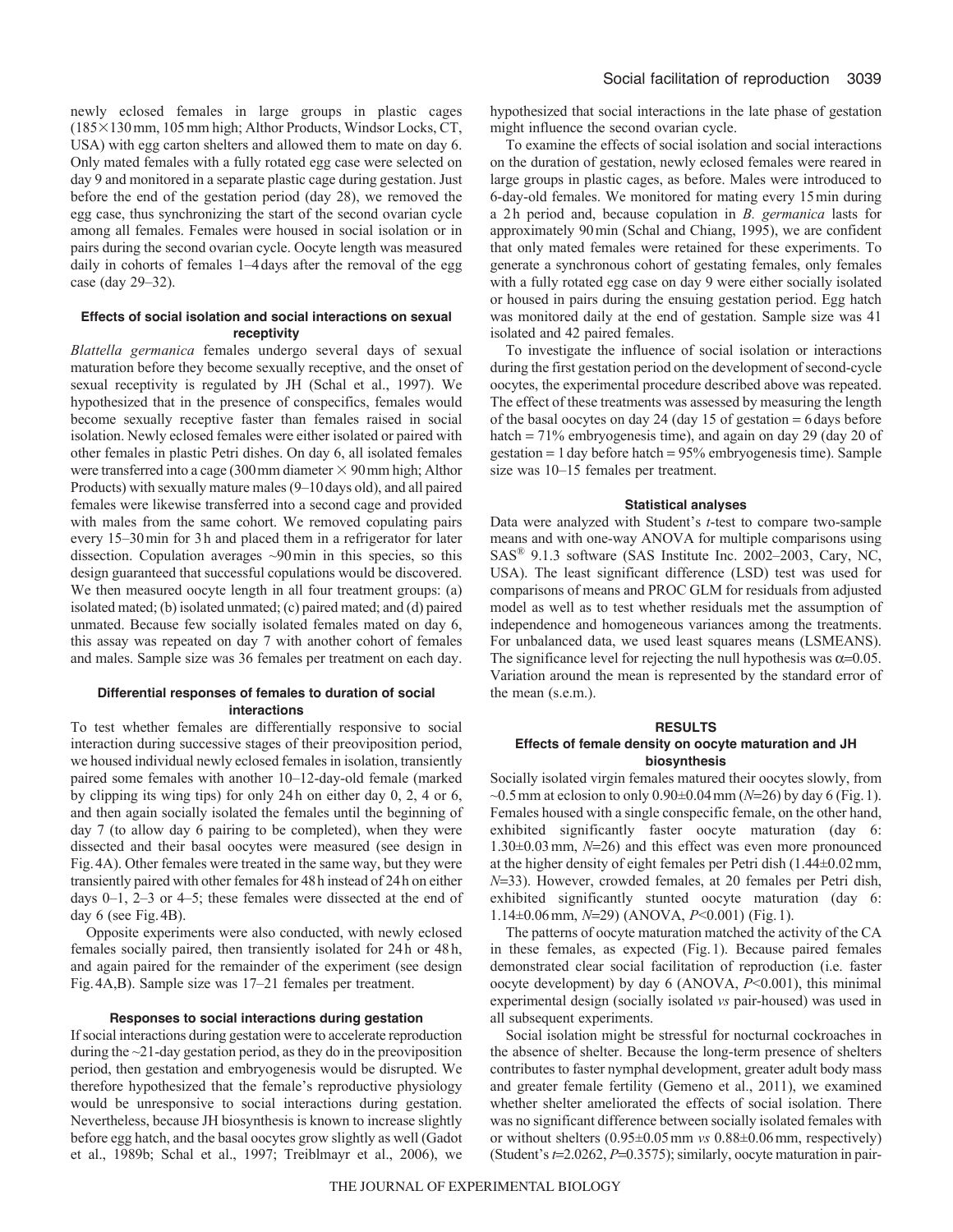

Fig. 1. The effect of female density on reproductive rate in *B. germanica*. Females were housed in Petri dishes for 6 days at densities of 1, 2, 8 or 20 females per dish. Basal oocyte length was measured and juvenile hormone III (JH) biosynthetic rates of the CA were quantified *in vitro*. Sample sizes were 26, 26, 33 and 29, respectively, for 1, 2, 8 and 20 females per dish. Variation around the mean is represented by the standard error of the mean (s.e.m.). ANOVA for oocyte length:  $F_{3,110}$ =32.829, *P*<0.001. ANOVA for JH synthesis:  $F_{3,110}$ =22.384, *P*<0.001. Means were compared by LSD, and means not sharing a letter are significantly different (*P*<0.05).

housed females that were provided with either one or two shelters was not significantly different from that of paired females housed without shelter (1.50±0.07mm, 1.58±0.04mm, 1.55±0.06mm, respectively) (ANOVA,  $F_{2,54}=0.290$ ,  $P=0.7495$ ). These results indicate that the differential oocyte growth observed in socially isolated and paired *B. germanica* females is independent of any stress associated with lack of shelters in the remainder of our experiments.

## **Time-course of oocyte maturation in socially isolated and paired females in the first and second ovarian cycles**

For the first 2days after adult eclosion, oocyte maturation was similar in solitary *B. germanica* females that remained socially isolated and in females paired with a conspecific female (Fig.2). Subsequently, however, paired females diverged significantly from isolated females, and by day 6 their oocytes were 1.76-times longer than the oocytes of isolated females (1.63±0.05mm *vs* 0.92±0.07mm) (Student's *t*-test: *t*=2.1009, *P*<0.0001, *N*=10 each) (Fig. 2).

In the second ovarian cycle, mated females proceed directly into vitellogenesis and rapid oocyte maturation, bypassing the processes of sexual maturation and mating that they experience in the first ovarian cycle. Therefore, their basal oocytes grow faster during the second ovarian cycle. Still, a significant difference in oocyte length of socially isolated females and paired females could be seen as early as day 2 in the second ovarian cycle, and these differences increased during the subsequent 2–3days (Fig.2).

## **Effects of social isolation and social interactions on sexual receptivity**

Social isolation significantly delayed not only oocyte maturation but sexual receptivity as well. The basal oocyte length of 1.25mm is the approximate stage for the onset of sexual receptivity (Schal and Chiang, 1995). Only 8.1% of the socially isolated females mated on day 6, whereas 66.6% of the paired females mated on day 6. All the socially isolated females had oocytes <1.25mm, whereas 58.3%



Fig. 2. Time-course of oocyte maturation in *B. germanica* females during the preoviposition period of the first and second ovarian cycles. For the first ovarian cycle, newly eclosed (day 0) females were socially isolated or housed in pairs in Petri dishes. For the second ovarian cycle, females were reared in groups after adult emergence, mated on day 6 and reared in groups during gestation. The egg case was removed on day 28, 2 days before the end of gestation, thus synchronizing their reproductive cycle. Females were then socially isolated or housed in pairs. Basal oocyte length was measured on each day indicated. Each point shows the mean  $\pm$  s.e.m. of 10 females in the first ovarian cycle and 10–15 females in the second cycle. Significant differences between treatments are shown with an asterisk (Student's *t*-test: *t*2.1009, *P*<0.05).

of the socially paired females developed their oocytes to >1.25mm (Fig.3A). Similar results were obtained with a separate cohort of females on day 7, but with 58.3% of the socially isolated females mating (85.8% with oocytes >1.25mm) compared with 91.7% of paired females (100% with oocytes >1.25mm) (Fig.3B). These results show that all JH-regulated events – both physiological and behavioral – appear to be under the strong influence of social interactions.

## **Differential responses to duration of social interactions during the first preoviposition period**

When females were socially isolated since adult emergence, but then transiently paired with a conspecific female for only 24h on day 0 or on days 2, 4 or 6 (see design in Fig.4A), their basal oocytes were not significantly different from the negative controls (socially isolated females during the entire experiment), indicating a lack of response to the transient social interaction (Fig.5A). Likewise, when females were paired with conspecific females since adult emergence, but then transiently isolated for 24h on day 0 or on days 2, 4 or 6 (see design Fig. 4A), the length of their basal oocytes was approximately the same as in females that were socially paired during the entire experiment (positive controls) (Fig.5A). Thus, either social isolation or social interactions for only 24h during a 6-day oocyte maturation period appears to be insufficient to change the course of the ovarian cycle.

However, when socially isolated females were paired transiently for 48h (see design Fig.4B), the basal oocytes of only those females that were paired on days 2–3 were significantly larger than the oocytes of females that were isolated during the entire experiment (Fig.5B). When pairs of females were split and isolated transiently for 48h (see design Fig.4B), there was no significant difference between the oocyte length of females isolated on any two days during the 6-day-long experiment and the positive control (females paired during the entire experiment). Notably, however, oocyte maturation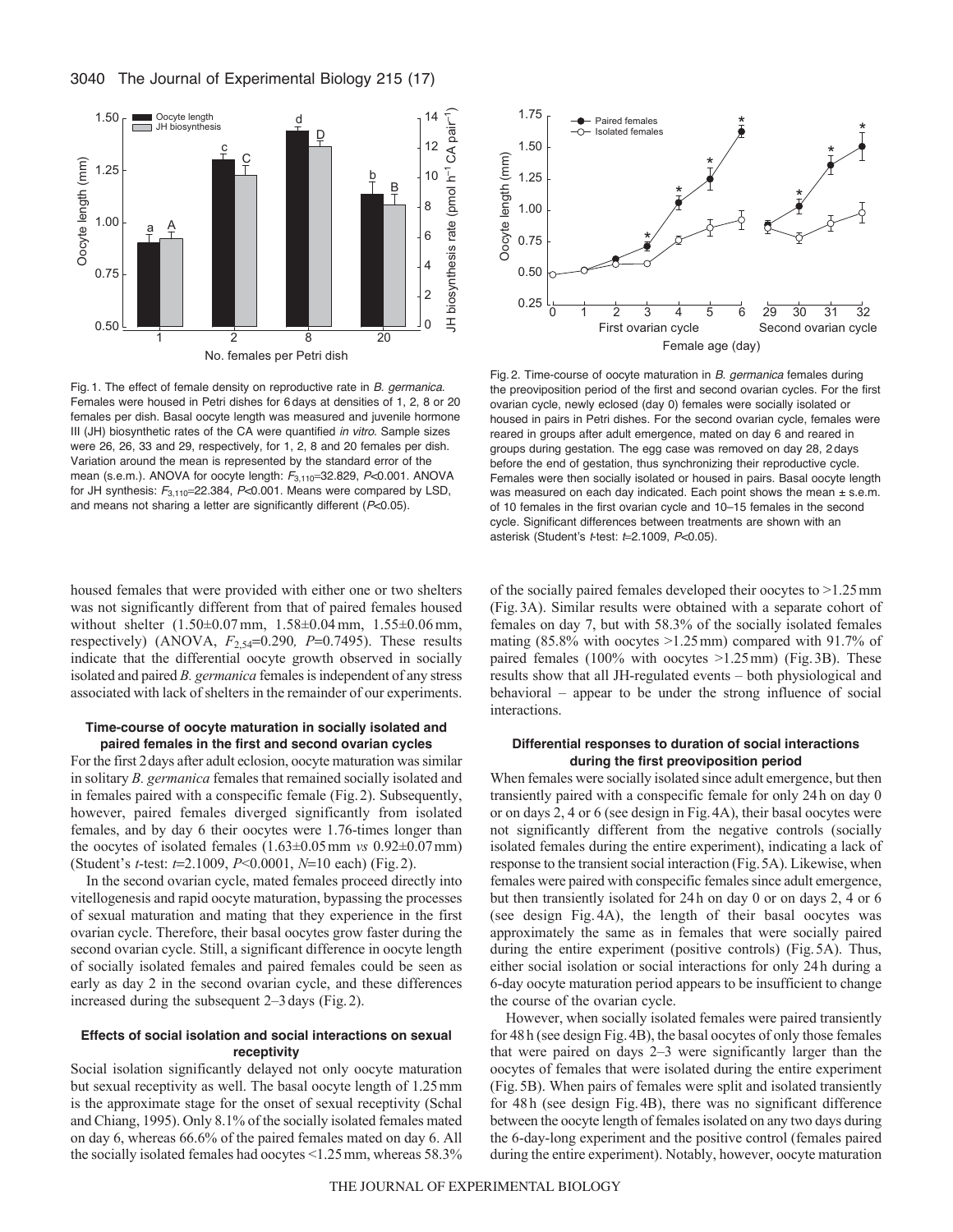

Fig. 3. Effects of social isolation and group-housing on the onset of sexual receptivity in *B. germanica* females. Newly eclosed females were either socially isolated or paired with another female in a Petri dish and allowed to mate on day 6 (A) or day 7 (B). Basal oocyte length was measured in all females (N=36 per treatment). Variation around the mean is represented by the standard error of the mean (s.e.m.). ANOVA for day 6:  $F_{3.69}$ =23.670, *P*<0.001. ANOVA for day 7:  $F_{3,68}$ =43.164, *P*<0.001. Means were compared by LSD, and means not sharing a letter are significantly different (*P*<0.05).

in paired females that were isolated only on days 2–3 was slightly delayed compared with the positive control (Fig.5B) and, by comparing them with the standard curve of oocyte growth (Fig.2), we could estimate that these females experienced a 1-day delay in their ovarian cycle. Overall, the most significant influence on oocyte maturation was transient social interaction or transient social isolation on days 2–3, indicating that females at this age are particularly responsive to social cues (Fig.5A,B).

### **Effects of social isolation and social interactions during the gestation period**

While social isolation significantly delayed oocyte development and sexual maturation in German cockroach females in both the first and second preoviposition periods, it did not affect the duration of gestation. The mean duration of gestation was the same in socially isolated females (21.49±0.31days) and females paired with another conspecific female  $(21.78\pm0.79 \text{ days})$  (Student's  $t=1.7198$ , *P*=0.0901). This suggests that when the CA are inactive, social interactions fail to stimulate oocyte maturation.

In 24-day-old females (day 15 of gestation), the length of the basal oocytes was similar whether females were socially isolated  $(0.50\pm0.02 \text{ mm})$  or paired with other females  $(0.52\pm0.01 \text{ mm})$  $(t=1.7291, P=0.2004)$  during the gestation period. However, by day 29, one day before normal egg hatch, the oocytes of socially paired females grew significantly larger (0.66±0.02mm) than in socially



**B** 48 h, measured day 6



Fig. 4. Experimental design of assays to determine whether certain stages during the preoviposition period are more or less affected by transient social isolation or transient social interactions. (A) Newly eclosed females were either socially isolated and then transiently paired with another female or paired and then transiently socially isolated for 24 h either on day 0, 2, 4 or 6, and their basal oocytes were measured on day 7. (B)Other groups of females were similarly treated but they were transiently paired or transiently socially isolated for 48 h instead of 24 h either on days 0–1, 2–3 or 4–5, and their basal oocytes were measured on day 6. Open rectangles represent social isolation, closed rectangles represent socially paired conditions. Each row corresponds to a treatment (bar) in Fig. 5.

isolated females (0.61±0.02 mm) ( $t=1.7081$ ,  $P=0.0314$ ,  $N=12$  and 15, respectively) (Fig.6). Thus, growth of the basal oocytes is suppressed during most of the gestation period. However, just before the eggs hatch, the basal oocytes begin to grow and their growth rate is affected by social isolation or social interactions.

#### **DISCUSSION**

The principal observation emerging from our investigation is that the reproductive rate of adult *B. germanica* females can be modulated by social conditions; social isolation slows both oocyte maturation and the onset of sexual receptivity whereas social interactions, as minimal as between just two females, speed up reproduction. Moreover, our results show that social conditions influence the reproductive rate only when the CA are active or competent to produce JH, the major gonadotropic hormone in cockroaches. Notably, the endocrine-gonadal response to social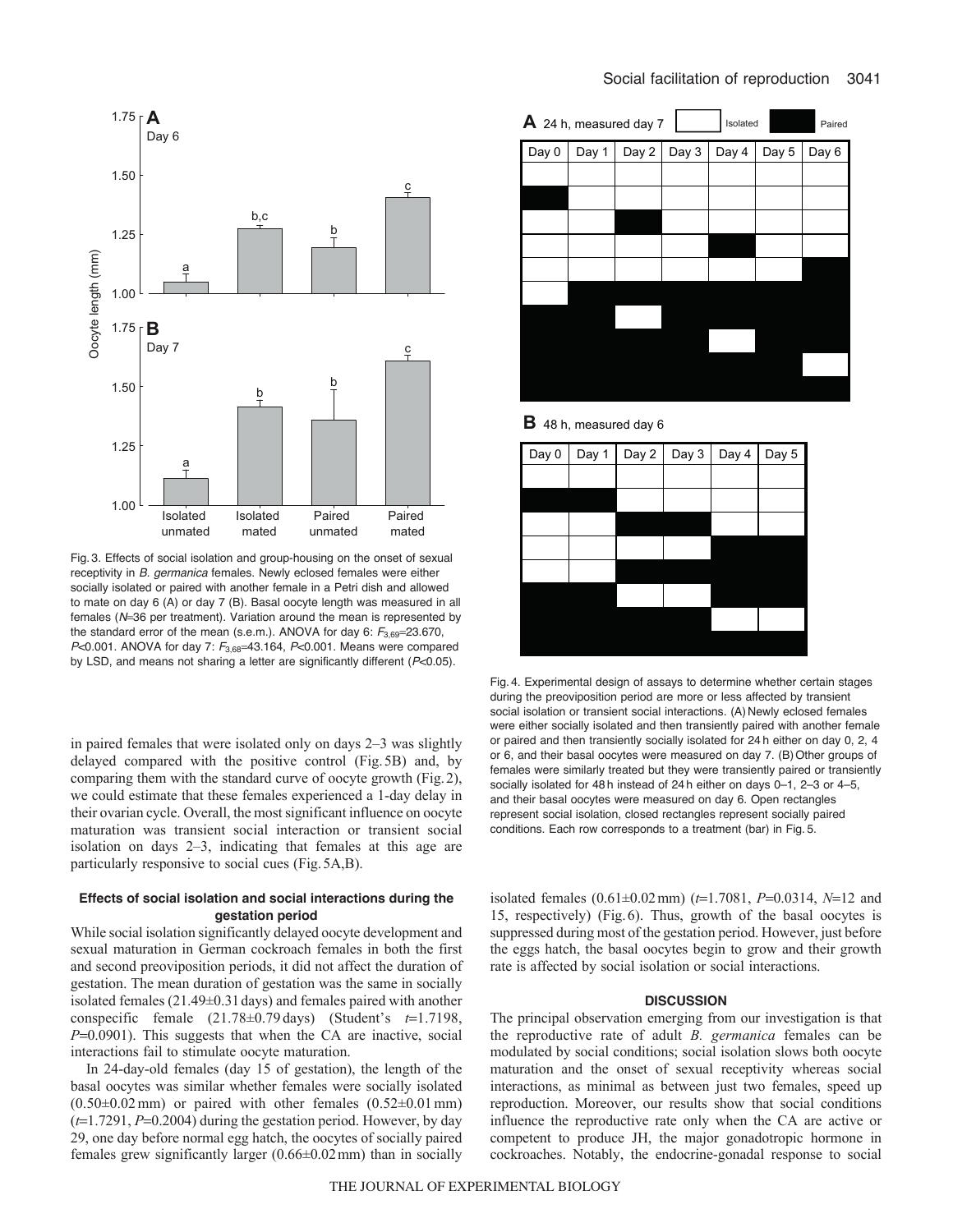



Fig. 5. Differential responsiveness of *B. germanica* females to social interaction and social isolation during the preoviposition period. (A) Newly eclosed females were either socially isolated and then transiently paired with another female or paired and then transiently socially isolated for 24 h either on day 0, 2, 4 or 6, and their basal oocytes were measured on day 7 (*N*=19-21). See design in Fig. 4A. ANOVA:  $F_{9,195}$ =12.27, *P<*0.0001. (B)Other groups of females were similarly treated, but they were transiently paired or transiently socially isolated for 48 h instead of 24 h either on days 0–1, 2–3 or 4–5, and their basal oocytes were measured on day 6 ( $N=17-19$ ). See design in Fig. 4B. Variation around the mean is represented by the standard error of the mean (s.e.m.). ANOVA:  $F_{7,134}$ =4.02,  $P=0.0005$ . Means not sharing a letter are significantly different (*P*<0.05).

interactions was independent of mating status, as both virgin females in the first ovarian cycle and mated females in the second ovarian cycle reproduced faster in response to social cues. Even pregnant females responded to social interactions late in gestation, as their CA became competent to produce and release JH. On the other hand, throughout most of gestation, when CA activity was suppressed by the brain, social interactions and social isolation did not affect the female's reproductive physiology.

Reproduction in *B. germanica* females is under the control of JH, which paces the reproductive rate and governs the duration of the preoviposition period, and whose absence enables a protracted gestation (for reviews, see Schal et al., 1997; Treiblmayr et al., 2006). The rate of oocyte maturation in socially isolated, group-housed and over-crowded females reflects the rates of JH production by the respective CA; smaller basal oocytes in isolated and crowded females (20 females per dish) corresponded well with lower rates of JH synthesis, whereas larger oocytes in pair-housed and grouped females (eight per dish) paralleled higher rates of JH synthesis on day 6. These results indicate that social interactions, through yet unknown sensory modalities and CNS integration, strongly influence



Fig. 6. Effects of social isolation and group-housing on oocyte length at the end of the first gestation period. Females were mated on day 6, and females with a fully rotated egg case on day 9 were either socially isolated or paired with another female during the ensuing gestation period. The effects of these treatments on oocyte length were assessed by measuring the basal oocytes on day 24 (day 15 of gestation), and again on day 29 (day 20 of gestation).  $N=10-15$  females. Each bar shows the mean  $\pm$ s.e.m. Significant differences between treatments are shown with an asterisk (Student's *t*-test for day 24, *t*=1.7291, *P*=0.2004; Student's *t*-test for day 29,  $t=1.7081$ ,  $P=0.0314$ ).

the rates of JH biosynthesis in German cockroach females. They also validate, yet again, that the size of the basal oocytes is an excellent indirect measure of the influence of social conditions on the female's JH biosynthetic rates.

Socially facilitated nymphal development has been documented in all cockroach species that have been rigorously examined (Roth and Willis, 1960; Izutsu et al., 1970; Woodhead and Paulson, 1983; Holbrook and Schal, 2004; Lihoreau and Rivault, 2008). German cockroach nymphs reared in social isolation develop much more slowly than groups of 2–100 individuals; however, there were no significant differences in growth rates among the grouped treatments, presumably because the sizes of the experimental arenas in these tests were adjusted to maintain the same nymphal density (Ishii and Kuwahara, 1967; Izutsu et al., 1970). To test whether social facilitation of reproduction in females is density dependent, we maintained adult females at different densities (1, 2, 8 and 20) in same-size experimental arenas. Oocyte maturation was significantly delayed in socially isolated females compared with pair-housed females, and this effect was even more pronounced with eight females per dish. However, at a density of 20 females per dish, delays in oocyte maturation were observed again. Because crowding induces the production of salivary proteins that also function as repellents for alarm or defensive purposes (Ross and Tignor, 1988), it would be interesting to know whether these proteins are responsible in part for impeding JH production and oocyte maturation.

Faster oocyte maturation in group-housed females may be related to differential food intake by females under different social conditions. However, Holbrook et al. found that although feeding is socially stimulated in adult female *B. germanica* – food consumption was higher in females that were paired with conspecific females since adult eclosion than in females reared in social isolation – oocyte development in these two treatments differed even when all females were provided with the same amount of food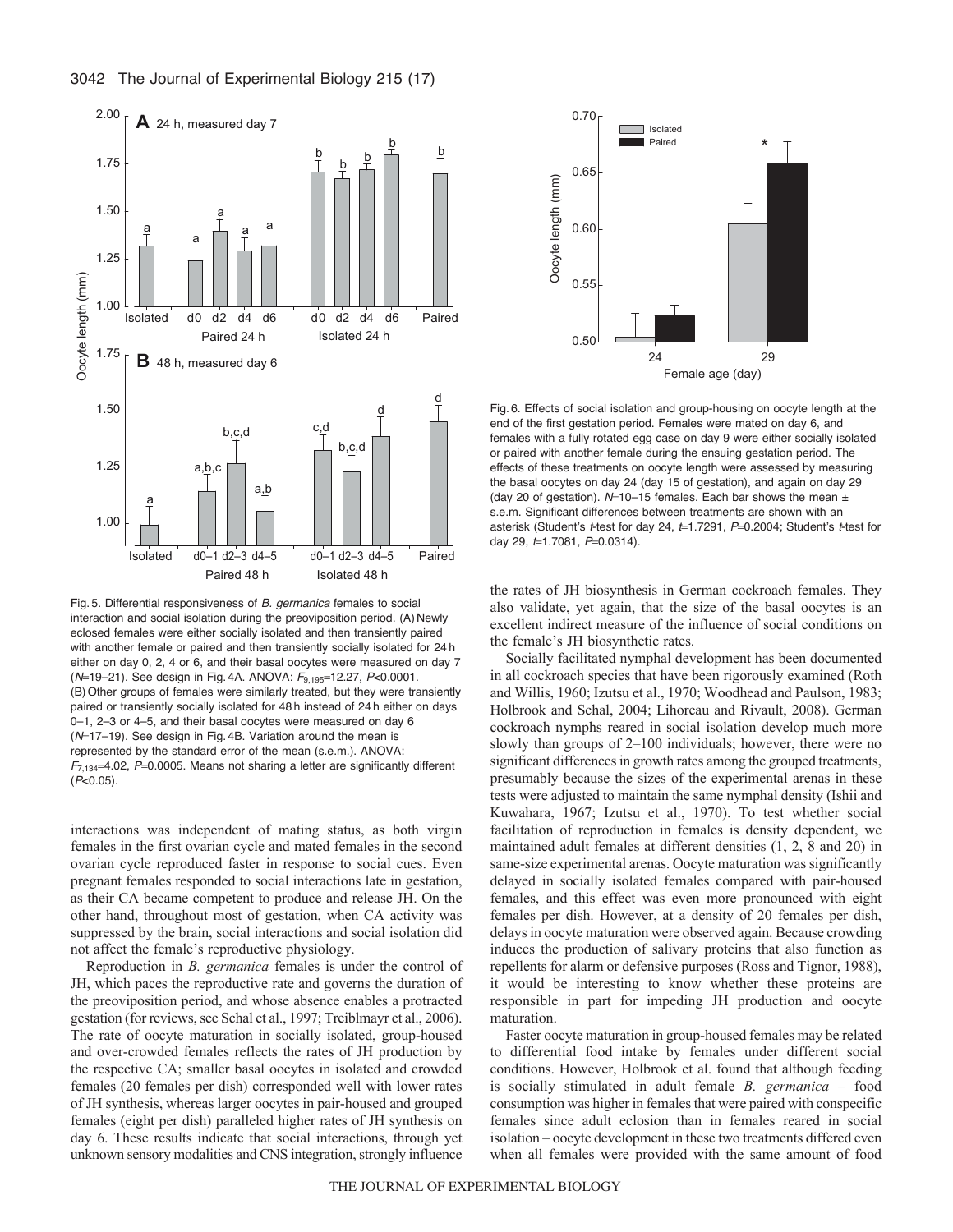(Holbrook et al., 2000). Therefore, other non-nutritional factors are likely to mediate the social facilitation of reproduction in *B. germanica*.

Physiological responses to stressful conditions are often linked to the circadian clock (for a review, see Boerjan et al., 2010). Therefore, it is possible that stressful conditions, such as absence of a shelter during the photophase of nocturnally active cockroaches, could result in slower oocyte maturation in socially isolated females. This is especially relevant because in large-cage demographic studies of *B. germanica*, the presence of shelters has been shown to contribute to faster nymphal development, greater adult body mass and greater female fertility (Gemeno et al., 2011). However, in our 6-day assays, the presence of shelters did not enhance oocyte maturation in either socially isolated females or in pair-housed females. These results further support the idea that social interactions affect reproduction through specific sensory and neuronal pathways that affect the neuroendocrine system rather than through stressinduced effects.

Four major life history characteristics of *B. germanica* feature in the evolution of social facilitation of reproduction. First, like many pest species, these cockroaches are highly gregarious. Second, unlike some other cockroach species that can reproduce parthenogenetically, German cockroach females must mate in order to successfully reproduce. Third, while females may mate multiple times during their 8–12-month adult lifespan, they obtain and store enough sperm in their first mating to last their entire reproductive life, so multiple matings are not essential (Cochran, 1979). Finally, unlike many insect species, including some cockroaches, *B. germanica* virgin females do not resorb their oocytes, and instead oviposit a large, malformed and inviable egg case that represents a significant nutritional and energetic investment. One hypothesis to account for the evolution of social facilitation of reproduction is that a single colonizer female that finds herself socially isolated from conspecifics ought to slow down her oocyte development until a potential mate arrives, in order to prevent or at least delay ovipositing an inviable egg case. Under these conditions, social interactions would convey to the female the presence of a potential mate, and she should then accelerate her reproductive rate to become sexually receptive faster to maximize her fitness. A corollary of this hypothesis would further predict that females should respond to the inhibitory effects of social isolation only as virgins in the first ovarian cycle, but not in subsequent ovarian cycles after being mated, because mates are no longer essential. This prediction, however, was not borne-out by our results; oocyte maturation in mated females in the second ovarian cycle was also subject to both the inhibitory effects of social isolation and the stimulatory effects of social interactions. Therefore, it is plausible that socially facilitated reproduction evolved because social interactions with conspecifics offer other benefits to the adult female, such as greater foraging efficiency, protection from predators, exchange of symbiotic microbes or even modification of the microclimate.

Not surprisingly, based on the modulation of JH production during the ovarian cycle, we found that females were differentially responsive to social cues during the preoviposition period. Transient social interactions, or transient social isolation, for 24h had no statistically discernible effects on oocyte maturation. However, longer transient social interactions or social isolation for 48h significantly influenced oocyte maturation, mostly around days 2–3. These observations suggest that females respond maximally to social conditions when their CA become competent to produce JH. Around 2–3days after eclosion, the CA attain a high competence to produce large amounts of JH, as determined by stimulating the CA *in vitro* with the JH precursor farnesoic acid (Gadot et al., 1989a). It seems reasonable that females would be most responsive to social/isolation stimuli at times when their CA are most responsive to CNS disinhibition, but we were surprised to find that females with maximally active CA on days 4–6 (Schal et al., 1997) were less responsive to social stimuli than 2–3-day-old females. It is possible that at later stages of oocyte maturation the CA are committed to produce JH at high biosynthetic rates and they are therefore less responsive to CNS directives associated with social stimuli. However, further experiments will be required to confirm our speculations.

Schal and Chiang established that for females to develop and express sexual receptivity the CA must be active and produce JH, and females mate only when the JH titer reaches a certain threshold level (Schal and Chiang, 1995). Although the ovaries are not needed for *B. germanica* CA to become active and for females to mate (Gadot et al., 1991), the inextricable relationship between JH production and the rate of oocyte maturation in normal *B. germanica* females suggests that oocyte size could be used to pinpoint a minimal threshold of JH production below which most females would refuse to mate. Indeed, in ovoviviparous *Leucophaea maderea* females, this threshold was found to be 1.08±0.01mm (Engelmann, 1960), and most virgin *B. germanica* females accept males when their oocytes are >1.25mm in length (Schal and Chiang, 1995; Schal et al., 1997). In controlled experiments that examined sexual receptivity and oocyte length in socially isolated females and in females paired with a conspecific female, we found that significantly more paired females mated on either day 6 or day 7 compared with socially isolated females. Moreover, the great majority of paired females that mated on day 6 or day 7 had oocytes >1.25mm. These results confirm that social interactions not only stimulate oocyte maturation in *B. germanica* females but also hasten the onset of sexual receptivity by at least a day. These results also verify that both physiological and behavioral reproductive events are JH regulated and that these events are strongly influenced by social conditions.

A previous study showed that social interactions accelerate and synchronize the timing of oviposition in virgin *B. germanica* females, whereas social isolation delays oviposition and prompts isolated females to oviposit asynchronously (Gadot et al., 1989b). In addition, Lihoreau and Rivault (Lihoreau and Rivault, 2008) reported that social conditions also influence the number of ovarian cycles (i.e. number of egg cases produced) during the female's lifespan, resulting in significantly fewer cycles per socially isolated virgin female than in socially grouped virgin females. Our results with mated females show that the disparity between socially isolated and socially grouped females is due to different lengths of preoviposition periods and not to differences in their gestation periods; egg hatch occurs approximately 20–21days after oviposition in both sets of females. This is consistent with the hypothesis that during periods that require the JH titer to remain low for a protracted gestational period, stimulatory social cues, such as those associated with social interactions, are somehow uncoupled from the CNS pathways that activate the CA, rendering females reproductively unresponsive to social cues. Notably, however, slight differences were evident in the maturation of the basal oocytes of socially isolated and socially paired females in the last few days of gestation, corresponding with a slight elevation in the rates of JH production and the JH titer in preparation for the next ovarian cycle (Treiblmayr et al., 2006). This mechanism of integrating social stimuli with endocrine function is adaptively consistent with the strategy of inhibiting vitellogenesis during gestation, because oocyte maturation would result in the abortion of the incubated egg case.